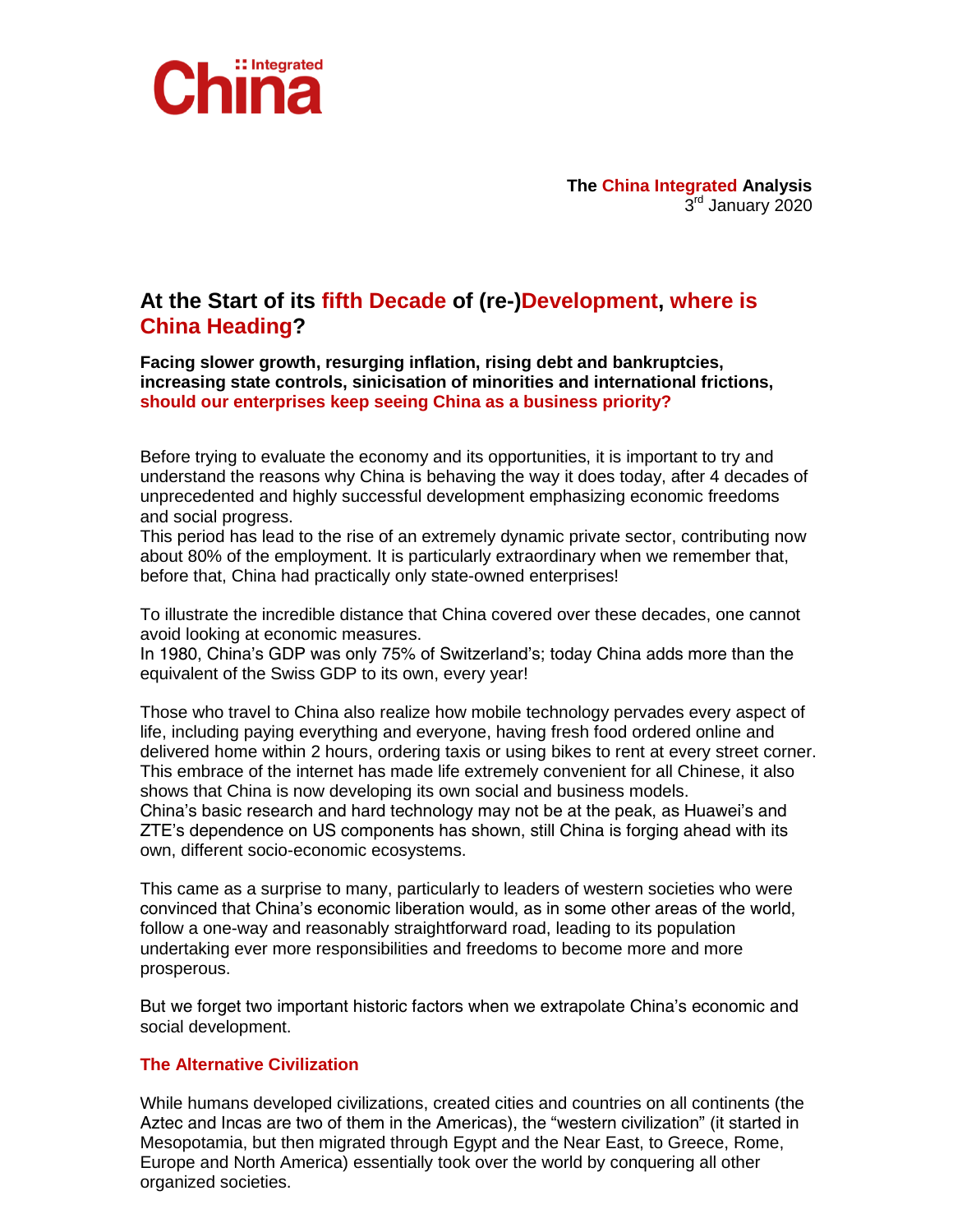Or so we think! There is one exception, actually: the East Asian civilization which was born in and grew along the great plains of the Yellow and the Yangtze rivers of China.

Though there were contacts between China and the West since millennia (the ladies of ancient Rome already loved Chinese silk), China developed pretty well insulated from the rest of the world, protected by seas in the east and the Himalayas and hilly jungles of South East Asia in the south and west.

Invaders regularly came from the north reason why the Great Wall was built. But even when a northern people, like Genghis Khan's Mongols, took control of China, they maintained its administration and adopted its much richer and much more comfortable culture. Historically, the Mongols became for the Chinese just another dynasty. Such takeovers happened regularly, yet China, as a civilization and a culture, was never really challenged until the mid-19<sup>th</sup> century. That is when Europeans and Americans forced the Emperors to accept trading ports under the control of these foreign powers coming through the seas. For the first time in the 5000 years of Chinese history, these new types of invaders did not adopt China's culture but started to bring their own into the country.

From 1842 when Hong-Kong was appropriated by the United Kingdom until the founding of Communist China, the Middle Kingdom went through what the Chinese describe as their "Century of Humiliation". It ended with the Chinese recovering control of their country, but by that time, China had become economically very small, accounting for just a few percents of world GDP while being home to 20% of its population.

## **The First Economic Super-Power**

The second element to keep in mind, is China's historic position in the world and particularly Asia.

While the Communist Party gave back to the Chinese the basic dignity of independence and self-rule, in 1949 China's position in the world was very far from what it had been only 150 years before. In 1800, as the industrial revolution was just gaining steam in England, China was, by far, the largest economy in the world. It amounted easily to 30% of world GDP!

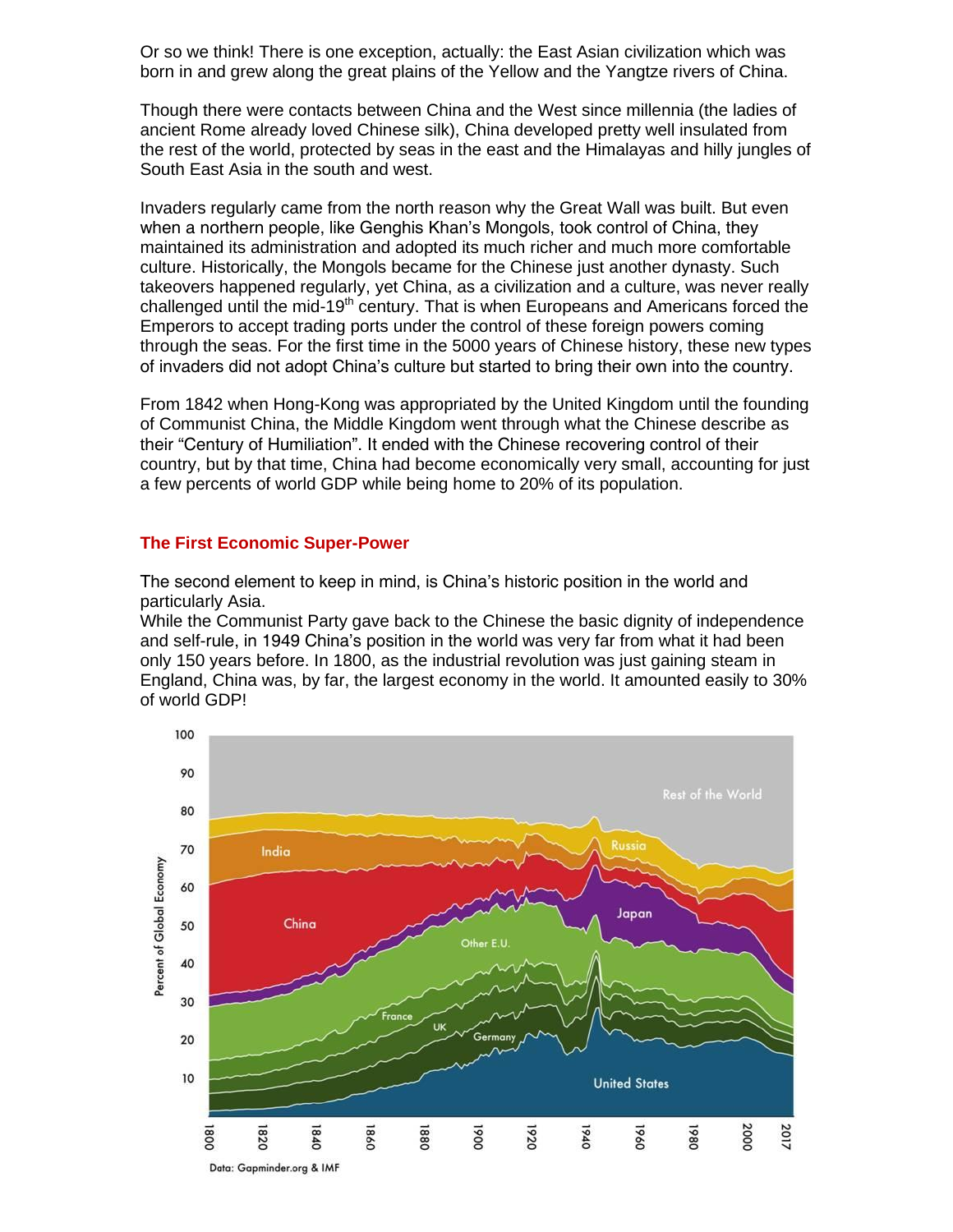Today, as shown on the chart above (adjusted for the cost of living (in purchasing power parity - PPP), China is economically larger than the USA and close to the EU. (In todays' dollar terms, however, the USA's GDP is still 50% higher than China's.). But it is still far from the position that China held traditionally and its population is well aware of that.

In almost every Chinese person's mind (90% of them, according to polls realized by a US institution, the Pew Research), the day will unavoidably come when China is, again, the biggest economic power in the world.

Xi Jinping, the Chinese President, made it clear again 3 months ago when he said on the 70<sup>th</sup> anniversary of the People's Republic: "No force can stop the Chinese people and the Chinese nation from forging ahead."

### **China follows its own path**

If one bears in mind these two world-defining elements of China's history (a different civilization which was the superpower of its known world only 200 years ago), China's trajectory becomes much easier to interpret: China simply intends to recover the position it always held.

In its President's own words: 'realizing the great renewal of the Chinese nation is the greatest dream for the Chinese nation in modern history".

(If you think it sounds very similar to a shorter slogan from another President, you may not be the only one!)

To give China the position its leaders (and its population) strongly believe it should have, they trust in using the unique characteristics of China's successful development of the past decades. That is essentially a mix of state and private economy under an unchallenged top-down system: "Government, the military, society and schools, north, south, east and west – the party leads them all".

After all, China has been managed by a top-down administration for 2 millennia and, in fairness, the Communist Party's track record in managing the country's development over the past four decades is extraordinary. And, on the other hand, the debacle of the Great Recession of 2008 justifies doubting, at least, the validity of the US form of western socio-economic management.

And the Chinese population is very much convinced of its government's ability; foreignrun surveys (the Chinese government does not conduct polls) show what everyone living in China realizes: the Chinese government is supported by its population by a large majority (70 to 80% depending on estimates). This gives it all latitude and legitimacy to continue China's development, in the Chinese way.

#### **Then, what are the economic implications?**

#### **The state-owned economy will keep much of its advantages**

Though up to 90% of new jobs and 60% of growth comes from the private sector, it is clear that the state-owned enterprises (SOEs) will retain their pre-eminence. They are the levers that the government uses to drive the economy. If the economy goes down, more infrastructure projects are launched and executed by the SOEs funded through loans issued by the state banks (SOEs too). Facing a gradual and probably unavoidable slowdown in growth, the leadership, supported by its strong belief in top-down management, will not reduce its own ability to influence the economy.

However, the total level of China's debt is such (estimated at 300% of GDP, higher than any other large economy except Japan) that further financing of the growth in its current way is limited. (The chart below shows a comparison with the US for the private sector debt only, in which China's debt growth has been the fastest.)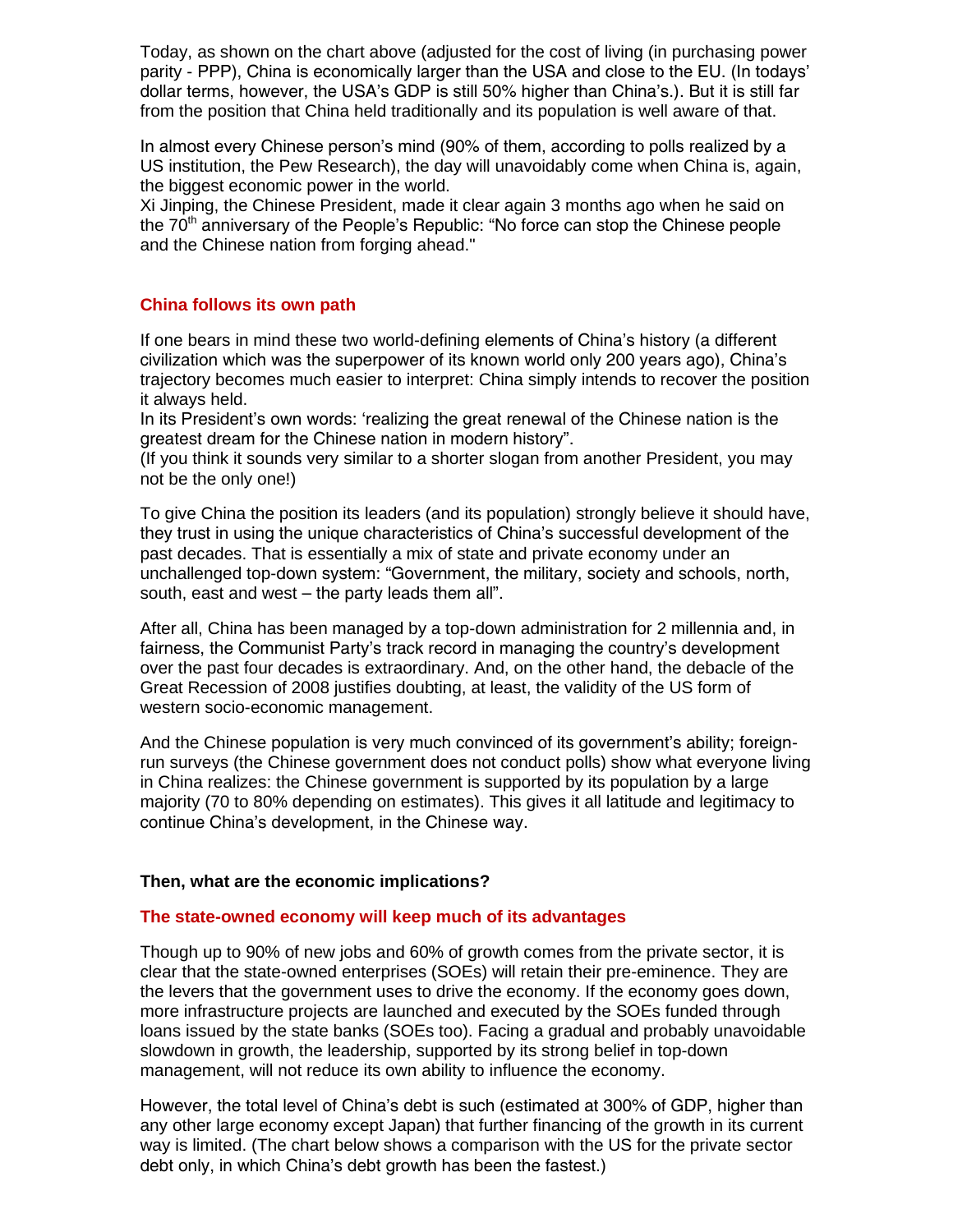



Under the circumstances, the private sector remains critical for China's growth and the government regularly launches new initiative in its support.

Besides, foreign investment (estimated at 9.7% of GDP in 2017 so around 18% of the private sector) is also much sought after, not only for its ability to generate growth but also for its quality. Industry zones have been constantly looking for foreign investors and offer land price discounts in Shanghai of up to 60% compared to 3 years ago.

#### **Increased controls through technology**

Sticking to its top-down management concept, the government intends to influence all enterprises, not only the SOEs it directly controls but also the private ones.

China's answer to the paradox of wanting to control a private sector while leaving it its economic freedom, is the much talked about social credit system. The administration will compute a rating for each enterprise in China (state-owned, private and foreign) and, depending on the rating obtained, apply punishments or rewards which will take the form of easier access to government support, bank credits and less frequent government audit. Positive points could also be obtained by following policies promoted by the government, such as buying an electric rather than traditional vehicle.

A rating system based on the same general principles will also be generalized to all individuals in China. Those blacklisted (there are 13 Mio of them today) are not permitted to take high-speed trains or buy flight tickets, among others.

This is a completely new approach to government which we may find completely outlandish. It is again an illustration of China taking its own way and, if needed be, a confirmation that China is ready to innovate at government level too.

But, if anything, foreign enterprises are generally more used to be compliant. So as a whole, we are convinced that the social credit system will actually force local companies to follow regulations as foreign one do. Eventually it will favor those who already believe in being fully compliant.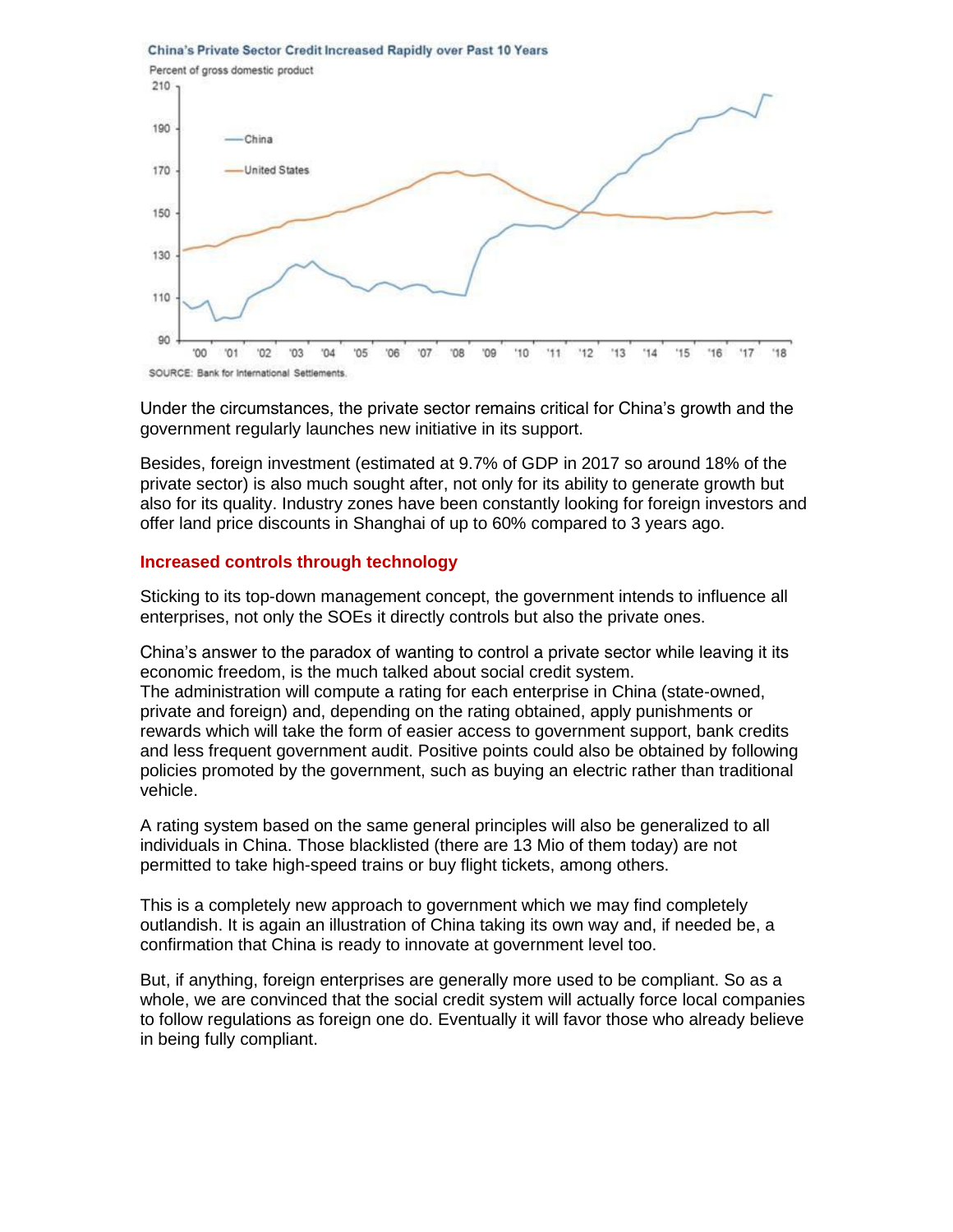

## **International Frictions**

As much as we would like to think differently, the US-China conflict will unfortunately not be solved by a trade agreement. The worldviews and systems applied in the two countries have such different roots, that it is prudent to assume that the conflict will last for years, if not for the whole decade that is now starting.

The announced agreement, however, should have the benefit to yield a modus vivendi and to allow a step by step resolution of the conflict, which will minimize business disruptions.

Meanwhile, China's and the USA's growth (and by consequence the development of the rest of the world) will unavoidably be negatively affected.

#### **Development of the Chinese domestic market**

In order to rely less on debt and investments for growth and, in addition, to avoid relying on the rest of the world, China's government will continue to push for the development of domestic consumption and innovation.

At the same time, consumers are becoming more and more quality conscious, generating fast growing demand for high quality products. This is true both for equipment goods (such as machinery) and consumer goods.

As a result, the incredible rise of the middle class and the increasing sophistication of Chinese consumers will continue to provide numerous opportunities for foreign enterprises.

In fact and despite the growth slowdown and the numerous headwinds, we see that Swiss companies continue to develop new businesses and to expand in China.